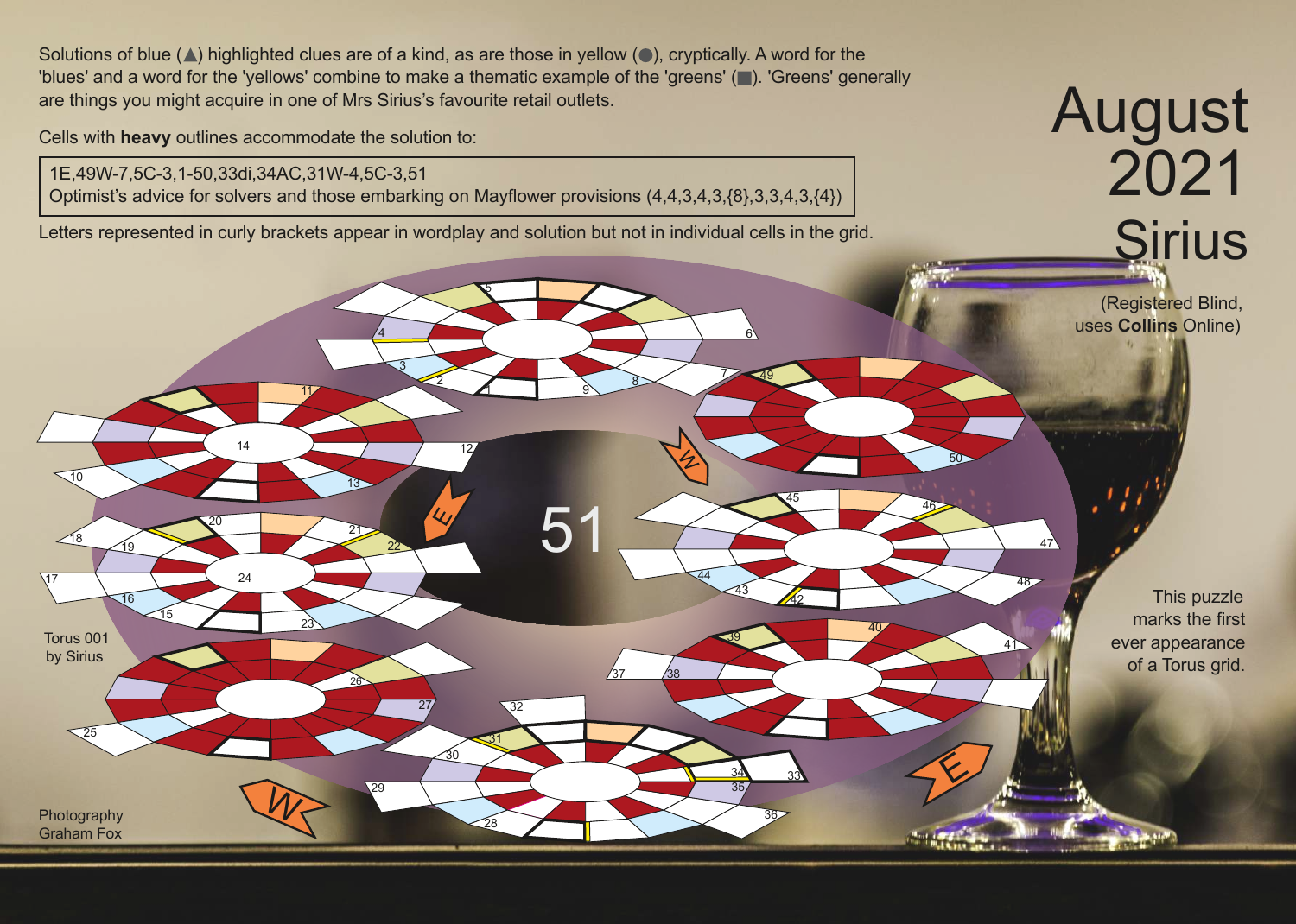| <b>MON</b>                                                                                                                                                                                                                                                        | <b>TUES</b>                                                                                             | <b>WED</b>                                                                                | <b>THURS</b>                                                                                                                                                                             | <b>FRI</b>                                                        | <b>SAT</b>                                                                | <b>SUN</b>                                                       |
|-------------------------------------------------------------------------------------------------------------------------------------------------------------------------------------------------------------------------------------------------------------------|---------------------------------------------------------------------------------------------------------|-------------------------------------------------------------------------------------------|------------------------------------------------------------------------------------------------------------------------------------------------------------------------------------------|-------------------------------------------------------------------|---------------------------------------------------------------------------|------------------------------------------------------------------|
| Solvers should submit with their entry the names of two<br>famous women:<br>(a) the Austrian (5,10) who is initially alluded to on Day 2; and<br>(b) an initially similar writer (8,6) who has quoted our<br>"Optimist's advice for solvers" in one of her books. |                                                                                                         |                                                                                           | Clues 37-43 and Frank Paul's picture<br>clue, along with detailed assistance with<br>the Torus grid, can be found towards the<br>back of the calendar, following the<br>December puzzle. |                                                                   |                                                                           | 1 <sub>2di</sub><br>Posh fart? Old chap's<br>dropped dead! (5)   |
| 2 <sub>3C</sub>                                                                                                                                                                                                                                                   | 34c                                                                                                     | $44E-5$                                                                                   | 5 <sub>6di</sub>                                                                                                                                                                         | 6 <sub>8W</sub><br><b>Collins</b>                                 | 7 <sub>9di</sub>                                                          | 8 10di                                                           |
| Old woman who<br>allegedly suggested 3,<br>initially (2)                                                                                                                                                                                                          | Met athlete running on<br>'greens and higher carbs'<br>suggestion for revolting<br>peasants $(3,4,3,4)$ | Slow progress with<br>stolen tricycles (missing<br>Saturday or Sunday) (5)                | Bouncer's exclusive list<br>of chaps reportedly -<br>one might be ready to<br>drop down and be laid<br>out horizontally (4-3)                                                            | Sheila's well provided<br>for with small cuphead<br>bolts $(6,2)$ | 18 or more of the French Rather likes blue and<br>in Albert Square (5)    | yellow combinations? (7)                                         |
| 9 <sub>11di</sub>                                                                                                                                                                                                                                                 | $10_{11E-7}$                                                                                            | $11_{12di}$                                                                               | $12$ 13di                                                                                                                                                                                | $13$ 14W                                                          | $14$ 15di                                                                 | $15$ 16E-4                                                       |
| Caught by pain in<br>chest, perhaps one kept<br>secret $(5)$                                                                                                                                                                                                      | By the sound of it, Hot<br>Chocolate fan is one of<br>a lovely bunch (7)                                | Criminal jokes from this<br>killer queen (7)                                              | One might come out of<br>one's shell, conjuring<br>improvised urinal in<br>audition (5)                                                                                                  | Prize buns displayed by<br>US cover girls? (8)                    | Holes in terrible state.<br>Head of golf club wants<br>shafting here! (5) | Lone wolves who<br>WLTM foxy ladies in<br>Scotland? (4)          |
| $16$ 17di-4                                                                                                                                                                                                                                                       | 17 <sub>18di</sub>                                                                                      | $18$ 19AC-7,26di $\odot$ ,<br>19AC-7,1-50                                                 | 19 20di-3,24di <sup>o</sup>                                                                                                                                                              | 20 <sub>21AC</sub>                                                | 21 <sub>22W</sub>                                                         | 22 24di <sub>(0,23AC</sub>                                       |
| Sounds like Sooty's<br>girlfriend is making<br>peanuts in Old Paree (4)                                                                                                                                                                                           | Company surrounding a<br>German force in scene<br>of WW2 carnage below<br>Cairo? (7)                    | Tug hound after Ady?                                                                      | Money solver picked up-<br>Heigh-ho, slurp! $(7,3,7,\{8\})$ it must grow on trees (6) Mexican (4)                                                                                        | <b>Blue Gordon perhaps</b><br>loses reason with crazy             | Oman date could give<br>you worms (8)                                     | Wrinkled hen runs wild<br>around kick-off in<br>Kirkpatrick (8)  |
| 23 <sub>25di</sub>                                                                                                                                                                                                                                                | $24_{27E}$                                                                                              | $25$ <sub>28di</sub>                                                                      | 26 <sub>29di</sub>                                                                                                                                                                       | 27 <sub>30AC</sub>                                                | 28 <sub>32di</sub>                                                        | $29$ $_{\rm 35C}$                                                |
| Samoyed's barking<br>down the road (7)                                                                                                                                                                                                                            | Hickory dickery dock?<br>Woof! $(8)$                                                                    | Compare twin with a<br>single, characteristically<br>sleeping soundly on<br>one side? (5) | <b>Bugs Roger and Hazel</b><br>perhaps encountered<br>as they stopped with<br>Truman? (5)                                                                                                | Fly opened up in<br>flamboyant outfit? (6)                        | Posts money (6)                                                           | Hurries from games<br>with 10s having lost a<br>shilling (4)     |
| 30 <sub>36di</sub>                                                                                                                                                                                                                                                | 31 37di                                                                                                 | $3238E-3$                                                                                 | ODE A<br>$33$ 39di                                                                                                                                                                       | $34$ 40di                                                         | $3541$ di                                                                 | $36$ 42AC<br><b>Collins</b>                                      |
| US change lolly lolly<br>back to yo-yo. How? (7)                                                                                                                                                                                                                  | Monkeys' hand-to-<br>mouth elevenses,<br>perhaps? (7)                                                   | One delivers a great<br>service (3)                                                       | Maybe chase money<br>online $(1-4)$                                                                                                                                                      | Marsh boating capsize<br>- bishop and model<br>missing $(5)$      | Leave before Dan's<br>disposed to display<br>family jewels (6)            | <b>Block view of United</b><br>Nations' Trump<br>appearance? (7) |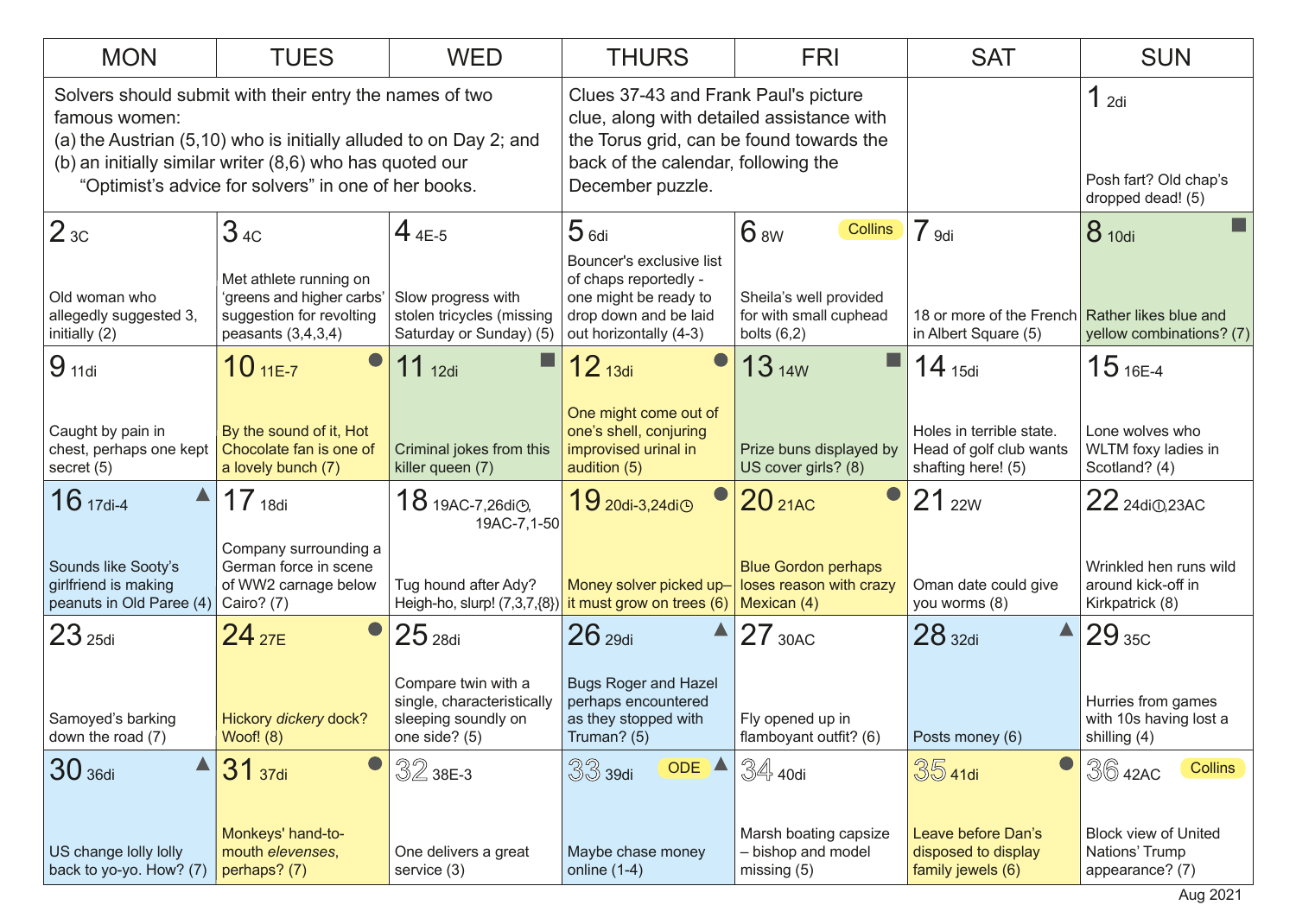| <b>MON</b>                                                                                | TUES                                                                | WED                                                                                      | <b>THURS</b>                                       | FRI                   | <b>SAT</b>                                                                                        | <b>SUN</b>                                                                    |
|-------------------------------------------------------------------------------------------|---------------------------------------------------------------------|------------------------------------------------------------------------------------------|----------------------------------------------------|-----------------------|---------------------------------------------------------------------------------------------------|-------------------------------------------------------------------------------|
| $37$ 43C OneLook $\blacksquare$ 38 44E-6                                                  |                                                                     | $3945$ di                                                                                | $\mathbb{4}0$ 46di                                 | $\mathbb{4}$ 1 47di   | $\sqrt{42}$ 48di                                                                                  | $43$ 50di,7di                                                                 |
| Delicious if tacky<br>consequence of sitting<br>sidesaddle on<br>strawberry tart? $(6,3)$ | Book a check-up on<br>reflection, finding blood<br>in cocktail? (6) | Material support<br>brought home gathering<br>hems of broderie<br>anglaise on fleece (5) | Whose devilish<br>underwear needs<br>airing? $(5)$ | ensuing abandon (5,2) | A block of linseed<br>Caught Finn batting with perhaps to make greens<br>easier to swallow? (3-4) | Expanded upon 2's<br>home baking -<br>pepla rustled on<br>rolling out $(5,7)$ |

## The Torus Grid

The torus is formed of eight dials projected as they would be seen by a traveller going round inside the torus. Clues directed:

**di** run along the line of the diameter of a dial

**di**⊙ run diametrically from centre in direction indicated by clock face, e.g. 3 o'clock

- **C** are circular, running from the number around the dial in a clockwise direction
- AC run around a dial in an anti-clockwise direction
- **W** run from one dial to another in a westerly direction moving round an equatorial torus
- **E** run easterly from one dial to another.